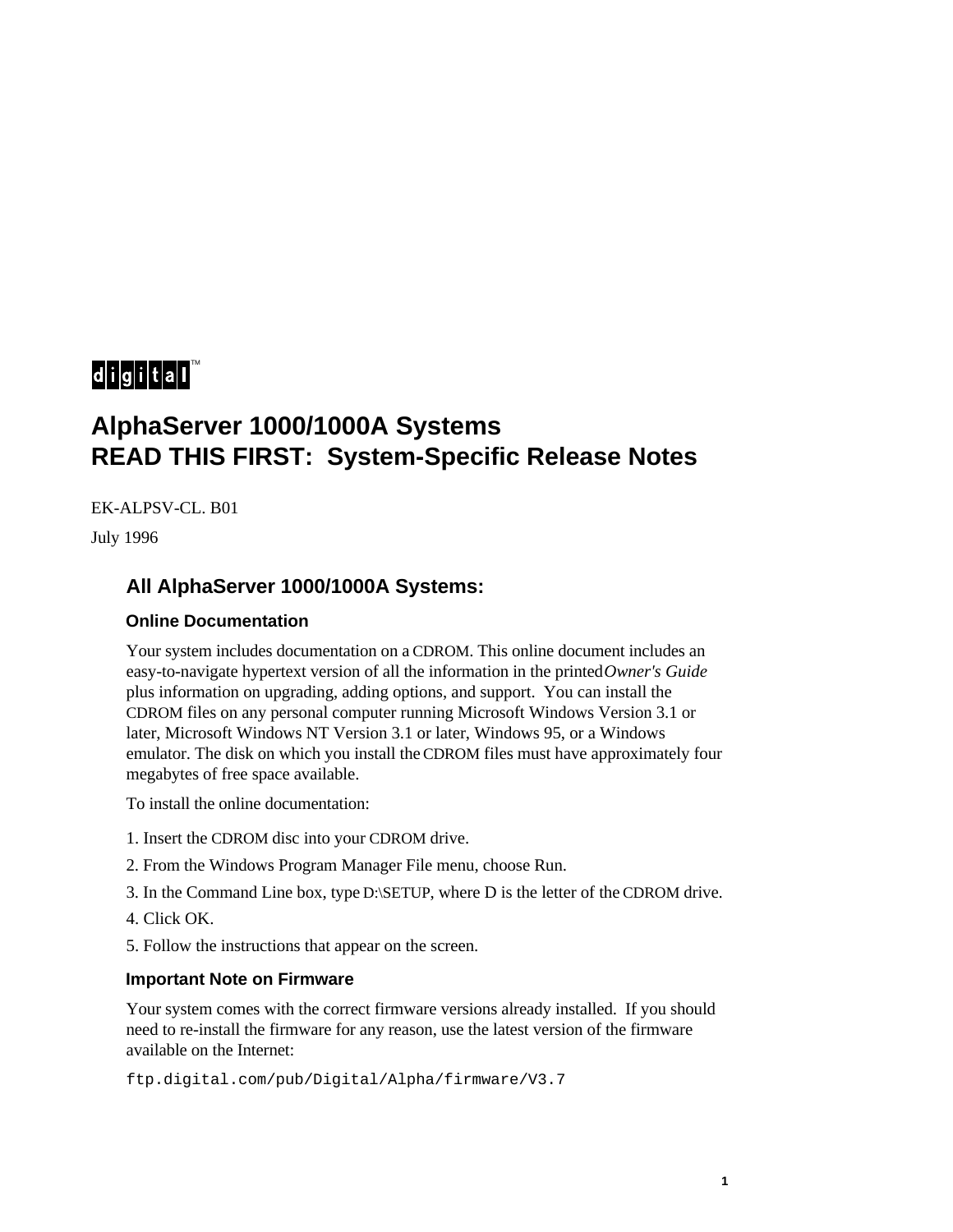# **Online Information through Digital FTP Archive**

If you are an Internet participant, you can obtain information related to the AlphaServer 1000/1000A systems through the Digital FTP archive:

ftp.digital.com: /pub/DEC/Alpha/systems/as1000a/docs/ ftp.digital.com: /pub/DEC/Alpha/systems/as1000/docs/

For access through the Digital World-Wide Web Server:

http://www.service.digital.com/alpha/server/as1000a http://www.service.digital.com/alpha/server/as1000

# **Using System Firmware**

On AlphaGeneration systems, which are based on the Alpha architecture, control of the system hardware is provided by a console subsystem. The console subsystem contains firmware code (software code embedded in the hardware) that offers service functions.

Some of these functions include initializing and testing the hardware, bootstrapping the system software, and providing a means for the system administrator or a management application to monitor and control the system.

Because the AlphaServer 1000/1000A systems are designed to support multiple operating systems, two separate interfaces to the subsystem are offered: a command-line interface called the SRM console, and a menu interface called the ARC or, on Model 5/xxx systems, AlphaBIOS, console.

Users of the OpenVMS and Digital UNIX operating systems should refer to the *AlphaServer 1000 Owner's Guide* or *AlphaServer 1000A Owner's Guide* to learn how to use the SRM console. Users of the Model 5/xxx system should consult the *Owner's Guide Supplement* for updates to this information.

Users of the Windows NT operating system should refer to the *Owner's Guide* to learn how to use the ARC console. Users of the Model 5/xxx system should consult the *Owner's Guide Supplement* for information on the AlphaBIOS console.

### **When to Switch Consoles**

You can perform most console-related tasks from the interface designed to interace with your operating system. However, the console interfaces are designed so that you can easily switch between them. You need to switch in the following cases:

• If you are running the Digital UNIX or Open VMS operating systems and need to run the EISA Configuration Utility (ECU), switch to the ARC (or AlphaBIOS) console.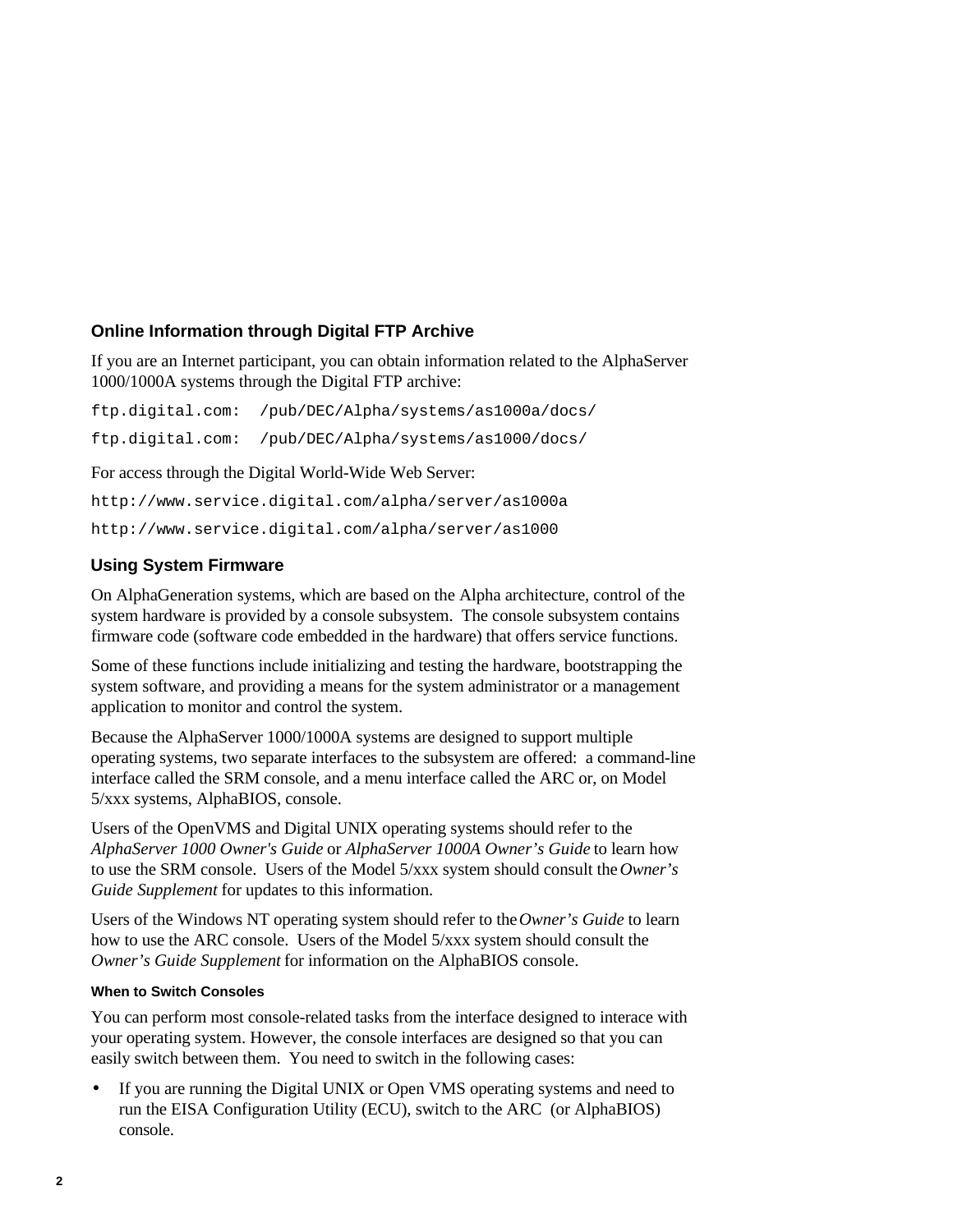• If you are running Microsoft Windows NT and want to run system diagnostics with the test command, switch to the SRM console.

#### **Startup Displays**

A startup display scrolls on your monitor or terminal screen during the startup sequence. The following example shows a sample of the initial startup display, which appears on all systems regardless of the operating system. (The initial lines, related to copyright and patent information, remain on-screen for a few seconds only.)

#### **Example: Initial Startup Display**

```
BIOS Emulation V1.15a
Copyright (c) 1993-1995 Digital Equipment Corporation
All Rights Reserved
   Patent Pending
   initializing keyboard
   eb.....ea.e9.e8.e7.e6.e5.e4.e3.e2.e1.e0.
   Vn.n-nnnn, built on Oct 4 1996 at 14:48:51
```
What follows this display depends on your operating system and the setting of the  $\infty$  type environment variable. For systems running the Windows NT operating system (os\_type is set to NT), the initial startup display is followed by another startup test display, shown in the following example:

#### **Example: Windows NT Startup Display**

```
BIOS Emulation V1.15a
Copyright (c) 1993-1995 Digital Equipment Corporation
All Rights Reserved
Patent Pending
Initializing firmware
Initializing EISA bus 0
Initializing device drives: NCRC810, SWXCR, QLOGIC, KZPSA...OK
```
For systems running Digital UNIX or OpenVMS, the initial startup display is followed by the SRM console prompt (>>>). For systems running Windows NT, the Windows NT startup display is followed by the Windows NT Boot menu (see your AlphaServer 1000 or AlphaServer 1000A *Owner's Guide*) or the AlphaBIOS Boot Menu (see the *AlphaServer 1000/1000A Owner's Guide Supplement* for Model 5/xxx systems.)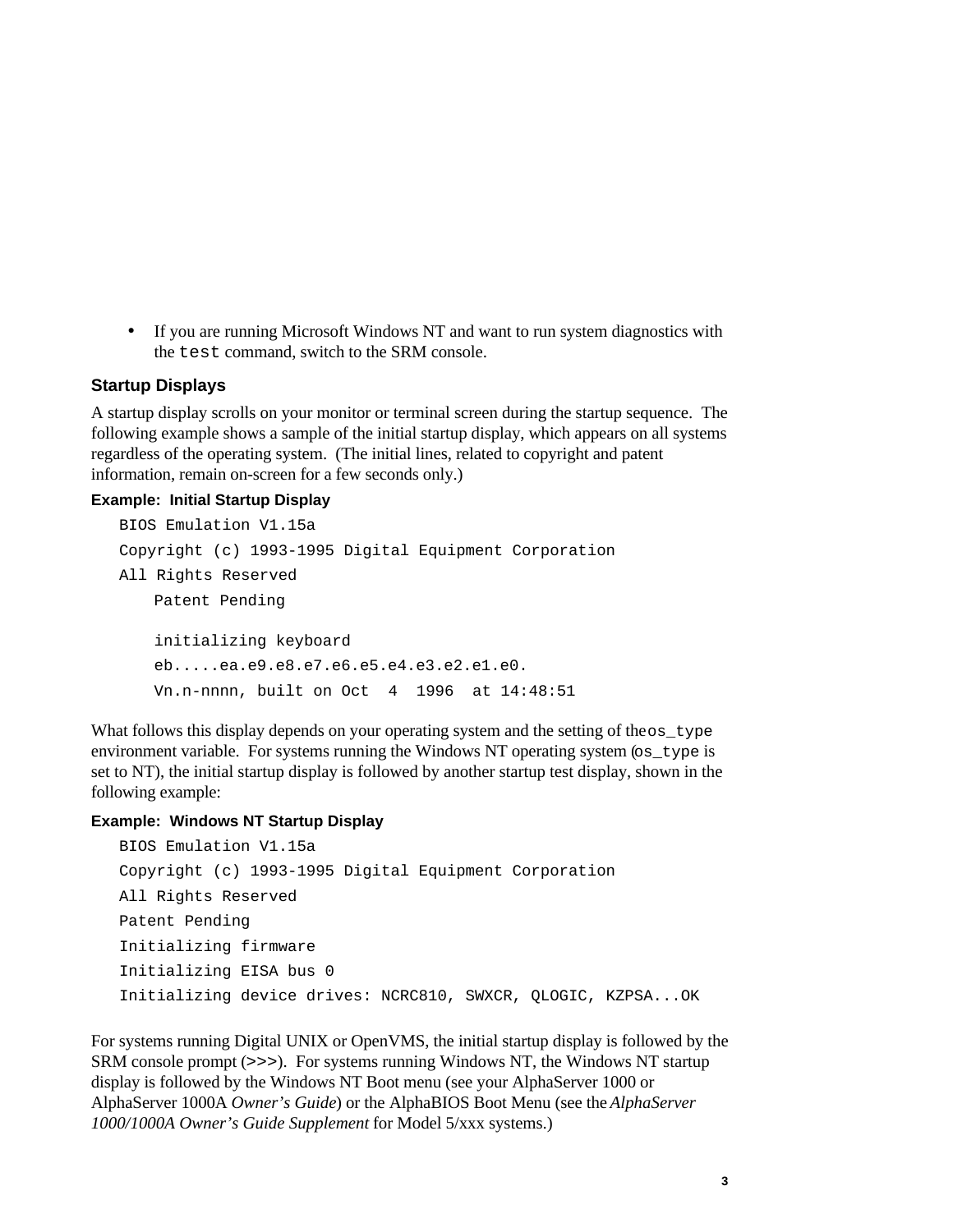# **Configuration Utilities**

If you add, remove, or configure EISA or ISA options, you must run the EISA Configuration Utility (ECU). The ECU is provided on two diskettes with your server system–a diskette for Digital UNIX and OpenVMS Alpha and a diskette for Microsoft Windows NT. The AlphaServer 1000 or AlphaServer 1000A *Owner's Guide* explains how to run the EISA Configuration Utility.

The ECU does not automatically configure ISA cards. For example, if you add an option board to the bus, you need to choose the option "Add a board" within the ECU and select !ISA0000.CFG for the ISA slot. You can then manually configure the board, which will force the ECU to resolve ISA/EISA resource conflicts. Or, you can examine the resources used by the EISA cards using "View or edit details" and move those that conflict with the ISA cards.

# **Network Drivers**

The DC21040 and DE435 Ethernet controllers are not automatically detected during Windows NT installation. To install the device driver for these adapters, use the diskette shipped with the option. The version shipped on the Windows NT CDROM may not be appropriate for your system.

During installation, respond to the prompt asking whether or not to automatically detect the network card installed by selecting Do Not Detect or Continue as appropriate. (The choice depends on whether or not you are performing an Express setup). When the "Add Network Adapter" dialog box is displayed, select Other, identify either the DC21040 or DE435 controller, and click on OK.

# **Resetting Environment Variables**

Whenever you reset the following SRM environment variables, you must initialize the firmware to put the new setting into effect:

| <b>AlphaServer 1000 Only</b> |
|------------------------------|
| $pk*0_fast$                  |
| $pk*__host__id$              |
|                              |
|                              |
|                              |

bus\_probe\_algorithm

To reset SRM environment variables, use the set command and initialize the system with the init command. For example, to change the device on which power-up output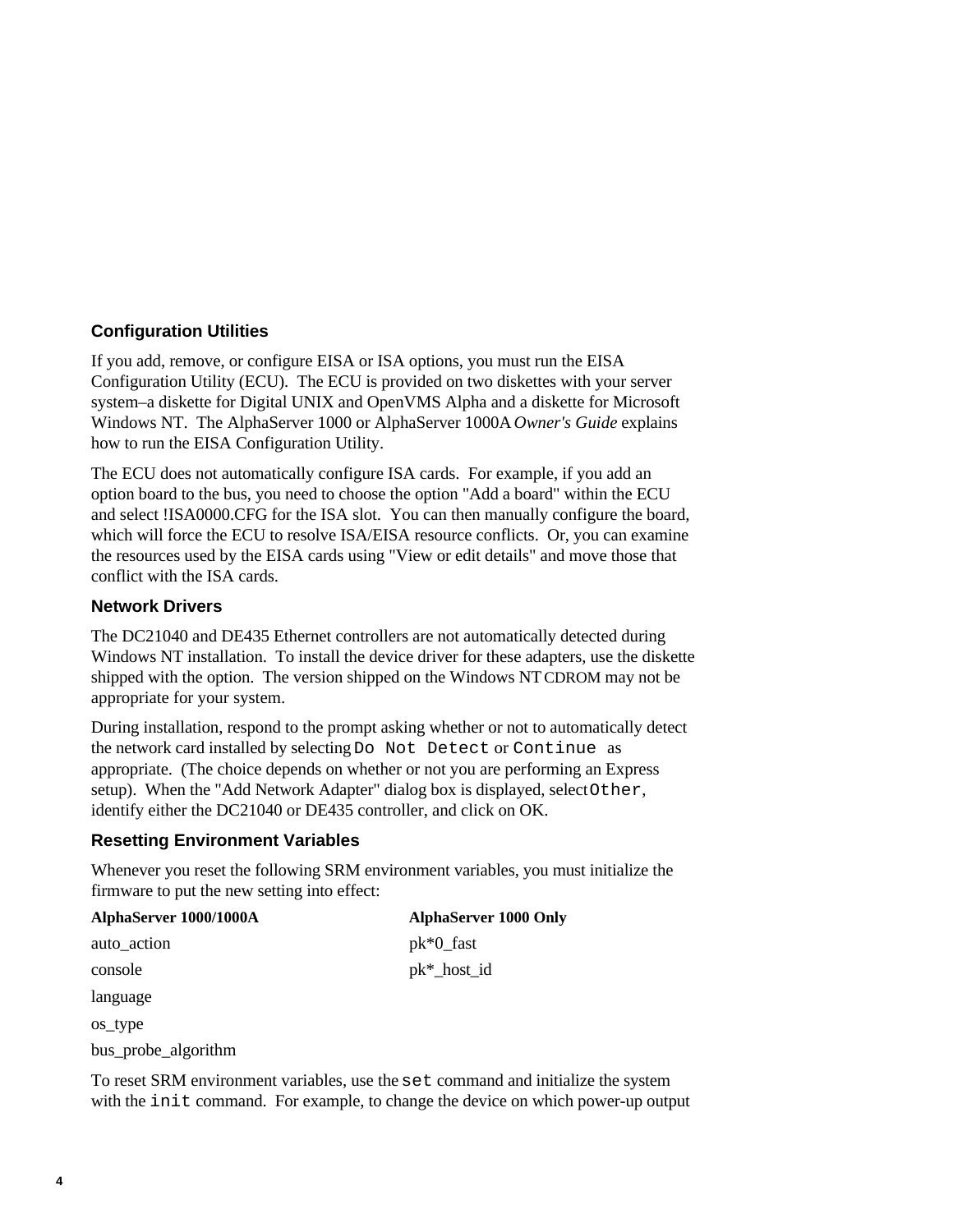is displayed from a serial terminal to a graphics monitor, set the console environment variable to "graphics" and then enter the init command:

```
>>> show console
console serial
>>> set console graphics
>>> init
 .
 .
 .
>>> show console
console graphics
```
For more information on environment variables, see the AlphaServer 1000 or 1000A *Owner's Guide.*

### **General Hardware Installation**

- 1. Unless your system has been configured with an additional SCSI controller, you cannot install a hard drive in slot 5 (SCSI ID 4), because the CDROM is located at this address.
- 2. Ensure that your monitor cable is plugged into the correct graphics port if you have an optional graphics card installed. Plug the cable into the connector of your option card, not into the connector on the system board. If your system configuration uses integrated graphics, please refer to your operating system documentation for specific installation information.
- 3. Do not install or remove any options without first turning off the system.

# **AlphaServer 1000 Systems:**

### **Installing Microsoft Windows NT**

Please note the following updates to installation information in Chapter 3 of the *AlphaServer 1000 Owner's Guide.*

In step 6 of the section "Setting Default Environment Variables," if you plan to partition your hard disk, set the partition number to 2. Otherwise, enter the boot partition number corresponding to your existing disk and NT configuration.

In step 8 of the section "Partitioning and Formatting Your Hard Disk," the number you enter depends on the maximum partition size. The number must equal the maximum size displayed minus 6. For example, if the largest possible value is 500, you would enter 494.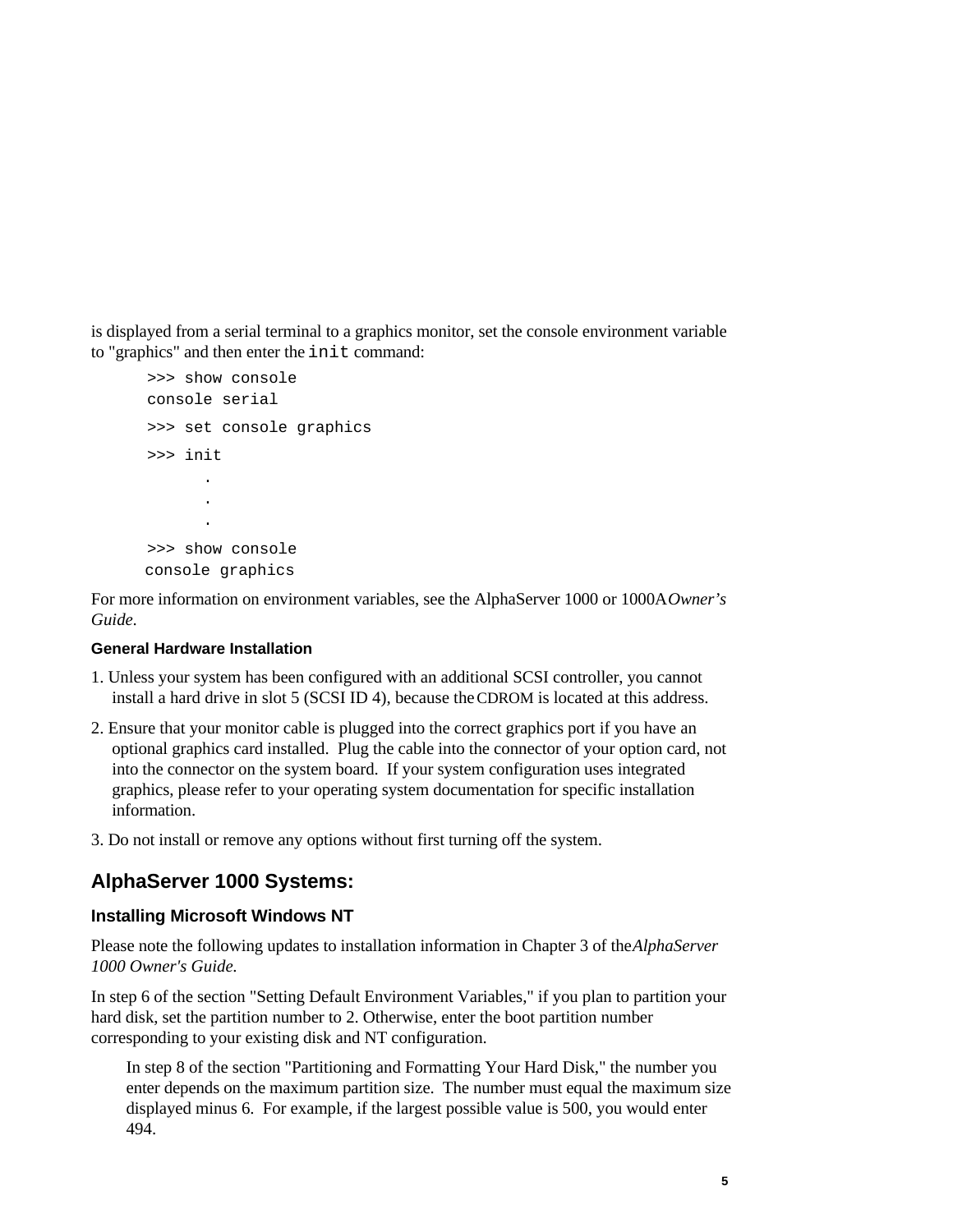# **AlphaServer 1000A Systems:**

### **Installing Microsoft Windows NT**

Please note the following updates to Windows NT installation information in "Preparing Your Hard disk" in Chapter 3 of the *AlphaServer 1000A Owner's Guide*.

Step 7: Select "Create System Partition" and press the Enter key. When the list of available disks appears, select the disk to be prepared and press the Enter key. You are prompted for the size of the partition.

Step 8: Note that the number you enter depends on the maximum partition size. The number must equal the maximum size displayed minus 6. For example, if the largest possible value is 500, you would enter 494.

Step 9: Press the Enter key to format the partition. The system prompts you with a question: "Do you want to make this the system partition?" Enter "No." Once the formatting is completed, press the Enter key again.

Step 10: Select "Create System Partition" and press the Enter key. When the list of available disks appears, select the first disk again and press the Enter key. You are prompted for the size of the partition.

Step 11: Type 6 after the "Enter size" prompt, then press the Enter key. A 6 megabyte partition is created. This partition will be a file allocation table (FAT) system partition.

## **Configuration Restrictions**

AlphaServer 1000A PCI option slots are categorized as primary (top three slots 11,12,13) and secondary (bottom four slots 1,2,3,4). The following restrictions apply to installation of PCI options. Please note that these restrictions are subject to updates; for the latest information on restrictions, refer to the list of supported options on the AlphaServer 1000A World Wide Web page.

• A DJ-ML200 PCI NVRAM module must be installed in one of the primary PCI slots (11,12,13 at the top).

• A KZPSA-BB Fast Wide Differential SCSI controller must be installed in one of the primary slots if you plan to run Windows NT.

• A PB2GA-Jx-Trio64 PCI graphics card must be installed in one of the primary slots.

• A DE500 Ethernet controller should be installed in one of the primary slots.

The following example shows how PCI options that contain a PCI-to-PCI bridge are represented in the show config display . For each option that contains a PCI-to-PCI bridge, the bus number increments by 1, and the logical slot numbers start anew at 0.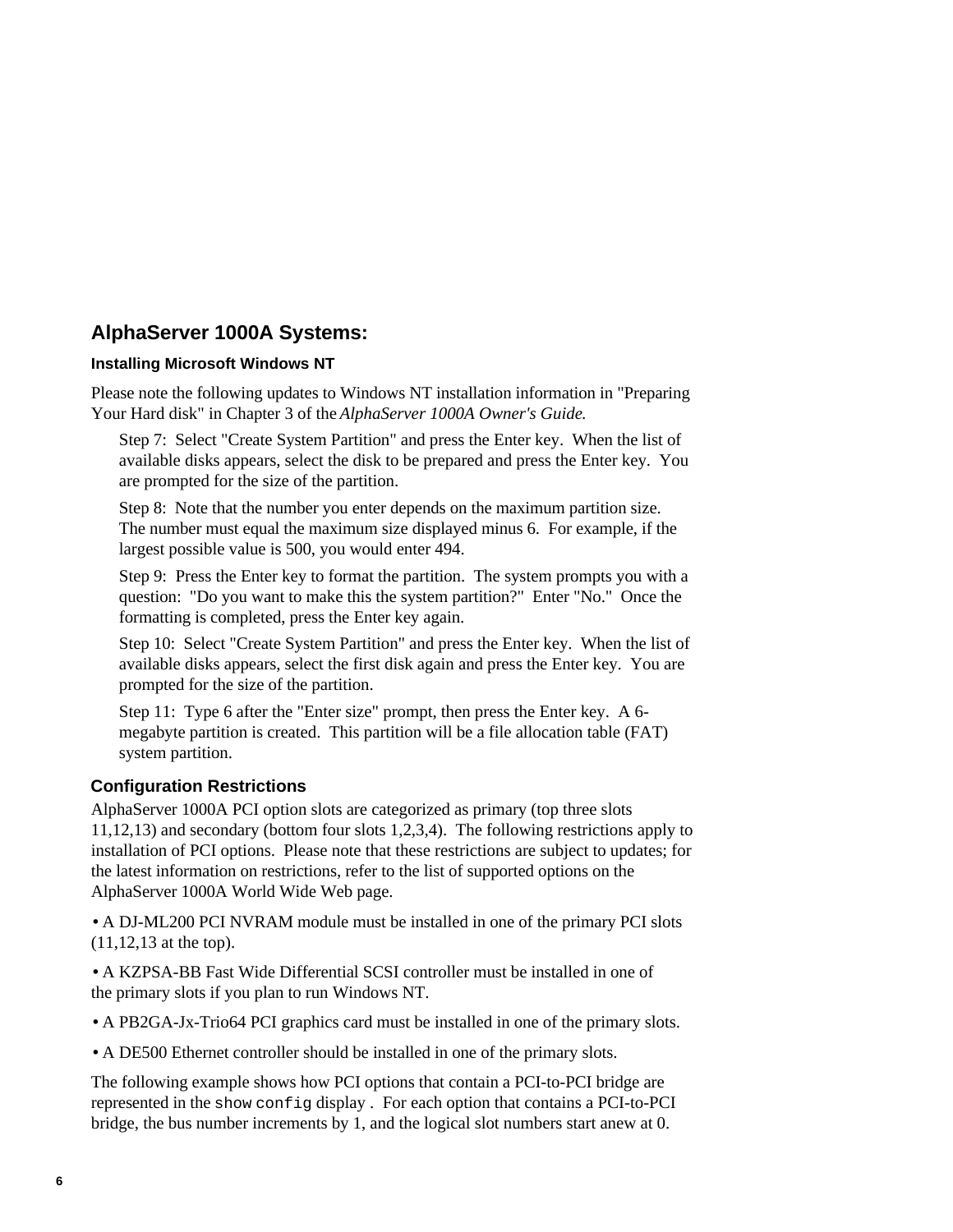The system configuration represented in the example contains the following options, with the PCI-to-PCI bridge options referenced by numbered callouts:

Primary Bus

Physical PCI slot 11: KZPSM option with PCI-to-PCI bridge  $\bullet$ Physical PCI slot 12: KZPSM option with PCI-to-PCI bridge <sup>2</sup> Physical PCI slot 13: —

Secondary Bus

Physical PCI slot 1: — Physical PCI slot 2: — Physical PCI slot 3: KZPSM option with PCI-to-PCI bridge  $\bullet$ Physical PCI slot 4: NCR810 SCSI controller

**Note:** The on-board SCSI controller (Qlogic 1020A) is always device pka.

#### **Example: show config Display**

```
>>> show config
Firmware
SRM Console: V3.1-23
ARC Console: V4.46
PALcode: VMS PALcode X5.48-115, OSF PALcode X1.35-84
Serial ROM: V2.8
Processor
DECchip (tm) 21064A-6
MEMORY
     32 Meg of System Memory
     Bank 0 = 32 Mbytes () Starting at 0x00000000
   PCI Bus
     Bus 00 Slot 07: Intel 8275EB PCI to Eisa Bridge
     Bus 00 Slot 08: Digital PCI to PCI Bridge Chip
         Bus 02 Slot 00: ISP1020 SCSI Controller
                             pka0.7.0.2000.0 SCSI Bus ID 7
                             dka0.0.0.2000.0 RZ29B
                             dka500.5.0.2000.0 RRD45
        Bus 02 Slot 03: Digital PCI to PCI Bridge Chip \bigcircBus 3 Slot 0 ewa.0.0.0.3000.0 08-00-3C-E6-6B-41<br>Bus 3 Slot 0 ISP1020 Controller
           Bus 3 Slot 0 ISP1020 Controller
               pkb0.7.0.3001.0
```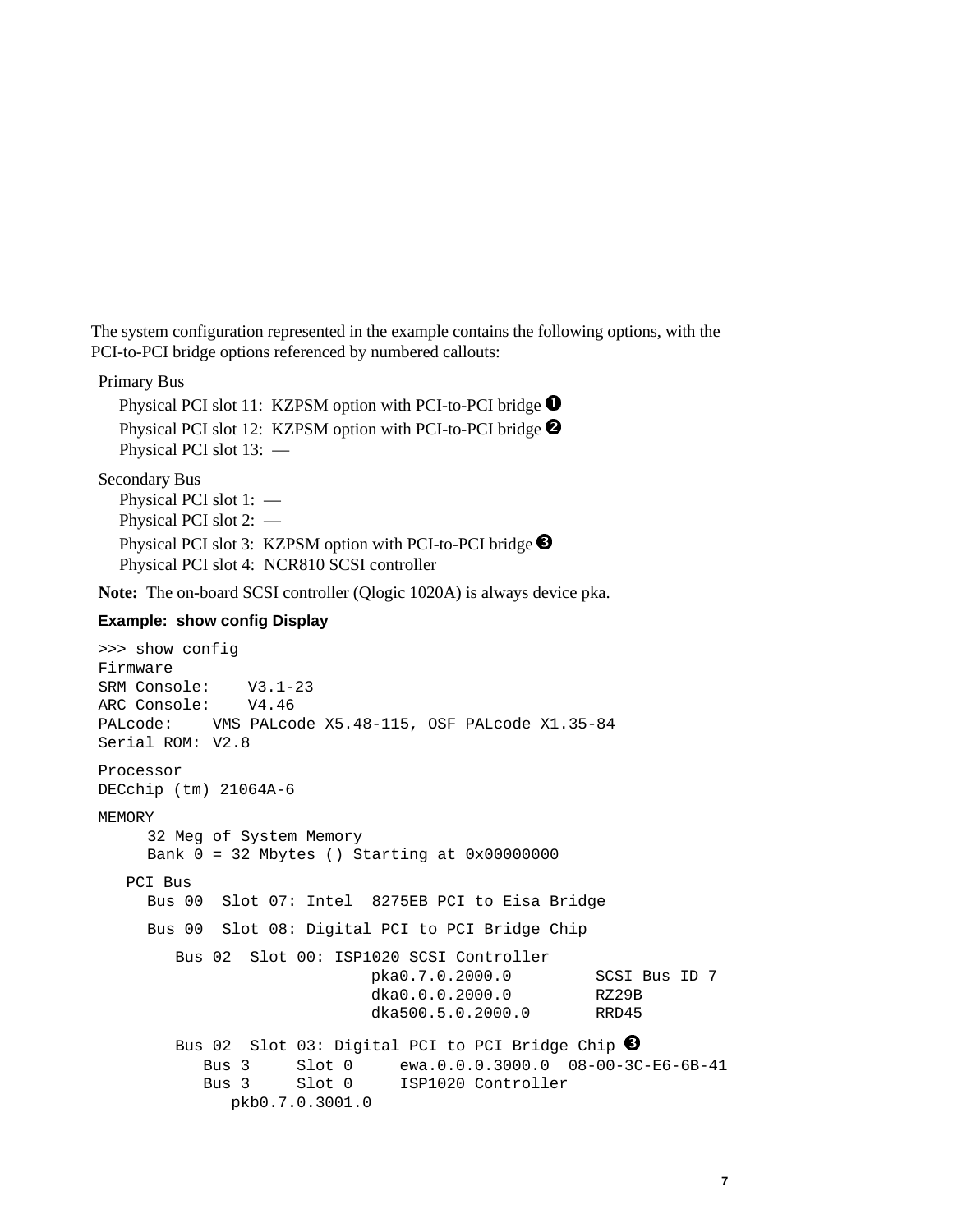dkb0.0.0.3001.0 dkb100.0.0.3001.0 Bus 02 Slot 04: NCR 810 SCSI Controller dkc100.1.0.2004.0 dkc200.2.0.2004.0 Bus 00 Slot 11: Digital PCI to PCI Bridge Chip  $\bullet$  Bus 04 Slot 0: DEC 21040 Network Controller ewb0.0.0.4000.0 08-12-2E-C3-04-92 Bus 04 Slot 1: ISP1020 Controller pkd0.7.0.4001.0 Bus 00 Slot 12: Digital PCI to PCI Bridge Chip  $\bullet$  Bus 05 Slot 0: DEC 21040 Network Controller ewc0.0.0.5000.0 08-24-3D-C6-08-04 Bus 05 Slot 1: ISP1020 Controller pke0.7.0.5001.0 EISA Bus Modules (installed) Slot 01: MLX0075 SCSI Controller dkc0.7.0.2004.0

>>>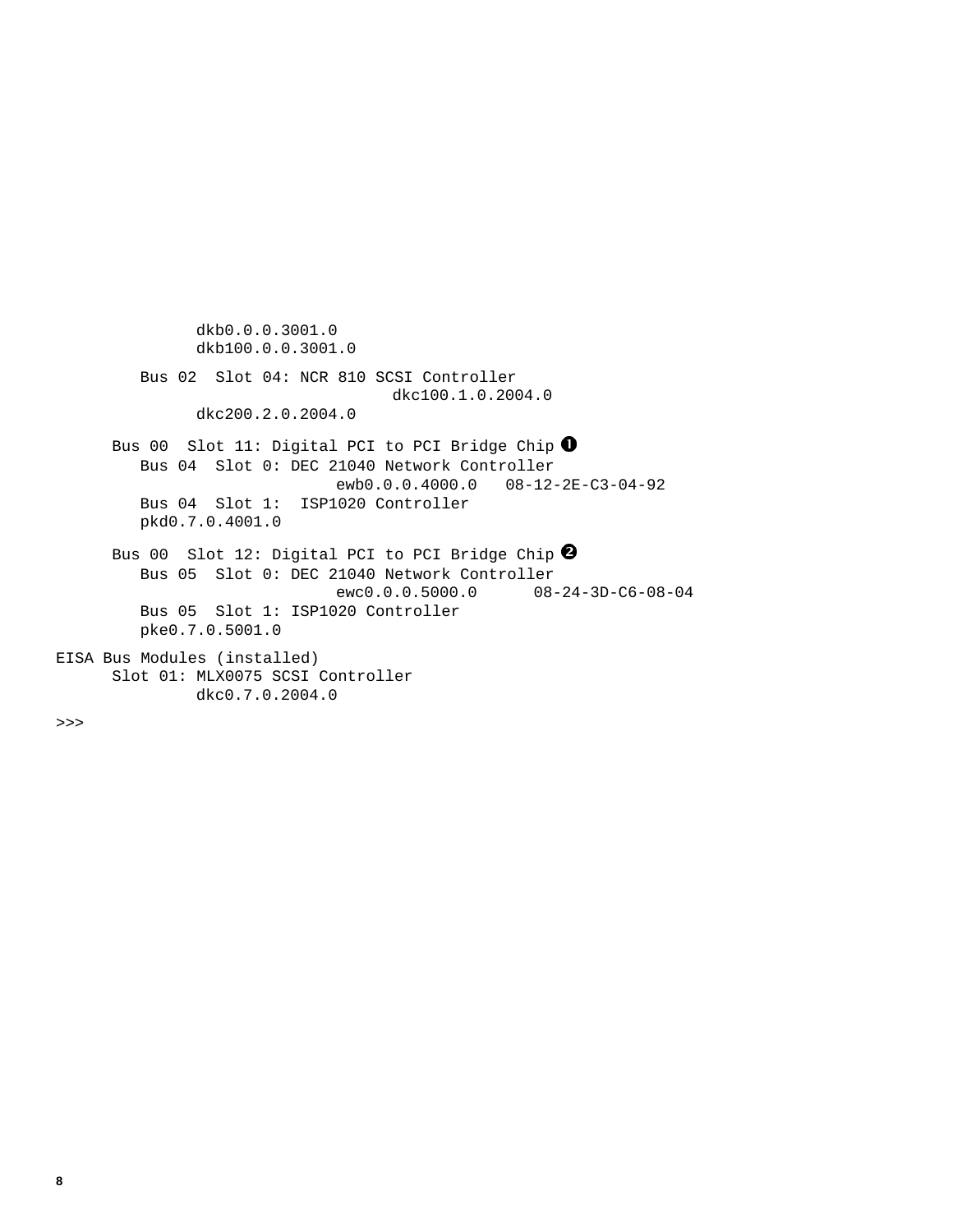# **Model 5/xxx System Only:**

# **Online Documentation**

Your shipment includes supplemental hypertext documentation on a diskette. This diskette includes all the information in the printed *Owner's Guide Supplement*, also included in your shipment. You can install the files on any personal computer running Microsoft Windows Version 3.1 or later, Microsoft Windows NT Version 3.1 or later, Windows 95, or a Windows emulator. The disk on which you install the diskette files must have approximately four megabytes of free space available.

To install the online supplemental documentation:

- 1. Insert the diskette into your diskette drive.
- 2. From the Windows Program Manager File menu, choose Run.
- 3. In the Command Line box, type D:\INSTALL, where D is the letter of the diskette drive.
- 4. Click OK.
- 5. Follow the instructions that appear on the screen.

# **Using System Firmware**

Because the AlphaServer 1000/1000A systems are designed to support multiple operating systems, two separate interfaces to the console subsystem are offered: a command-line interface called the SRM console, and a menu interface called the AlphaBIOS console.

Users of the OpenVMS and Digital UNIX operating systems should refer to the *AlphaServer 1000 Owner's Guide* or *AlphaServer 1000A Owner's Guide* to learn how to use the SRM console. See the *Owner's Guide Supplement* for updates to this information.

Users of the Windows NT operating system should refer to the *Owner's Guide Supplement* to learn how to use the AlphaBIOS console. Information in the supplement supersedes information on the ARC console in the *AlphaServer 1000 Owner's Guide* or *AlphaServer 1000A Owner's Guide.*